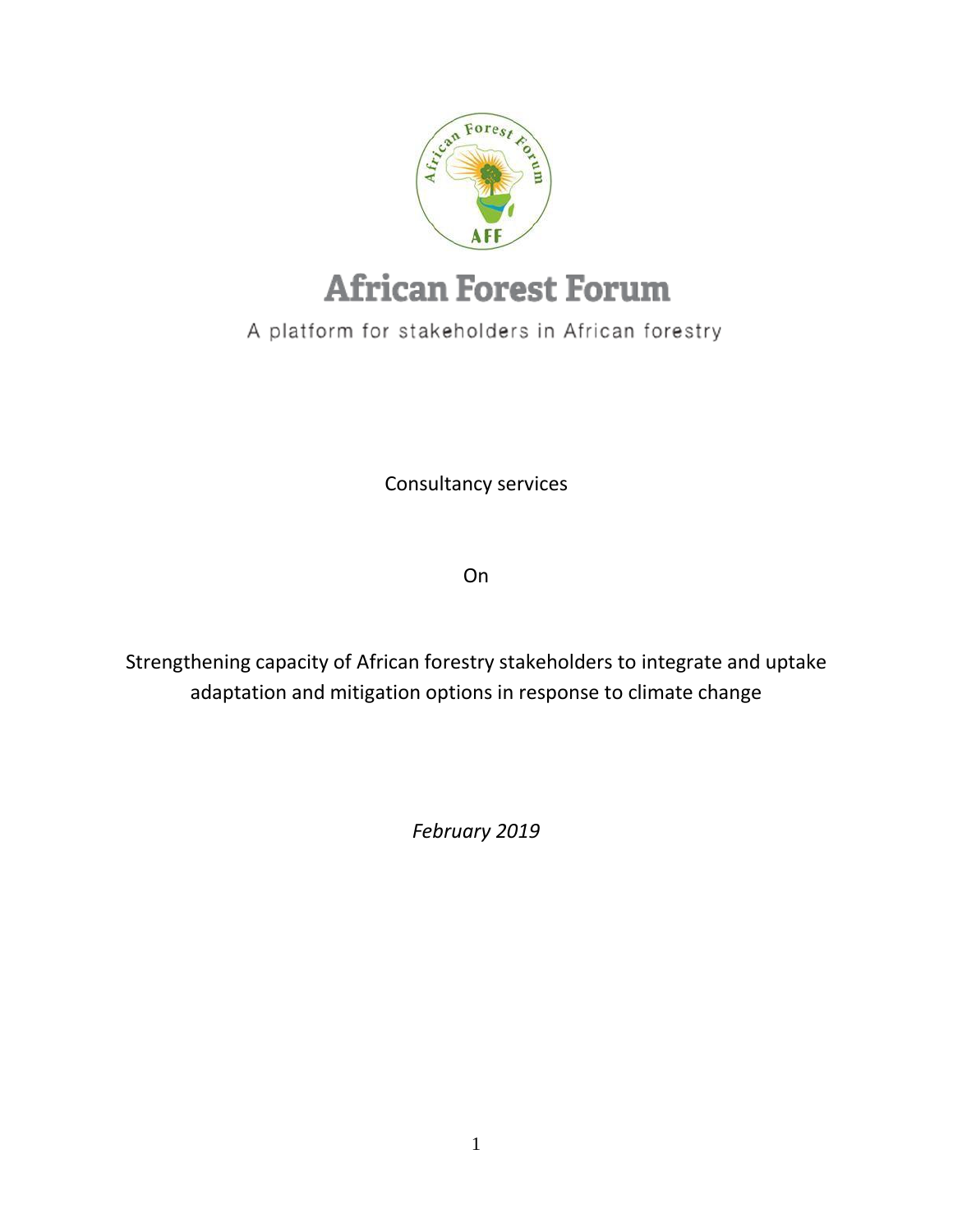#### **1.0 INTRODUCTION**

The African Forest Forum (AFF) is a pan-African non-governmental organization with its headquarters in Nairobi, Kenya. The purpose of AFF is to provide a platform and create an enabling environment for independent and objective analysis, advocacy and advice on relevant policy and technical issues pertaining to achieving sustainable management, use and conservation of Africa's forest and tree resources as part of efforts to eradicate poverty, promote gender equality, and economic and social development.

AFF is implementing since 2011 a project entitled "African Forests, People and Climate Change". The third phase of this project is guided by the following four specific objectives, which are to: (i) strengthen capacity of African forestry stakeholders in adopting best practices that integrate both adaptation and mitigation options in response to the impacts of climate change and variability to biophysical and social systems in different landscapes; (ii) enhance national forest governance by strengthening the capacity of African stakeholders to respond to the Paris Agreement and related global climate change policies and initiatives related to forestry; (iii) promote entrepreneurship opportunities and technologically efficient means for value addition in African forestry, including those related to climate change, that enhance livelihoods, national incomes and employment; and (iv) strengthen AFF's institutional capacity in generating and sharing of relevant forest and tree-based knowledge and information for improved decision making. Through these objectives, the project is expected to contribute to AFF's Programmatic Areas of approach, namely: contribution of forests and trees to environmental health; policies and governance; forests and trees in economic development and poverty eradication; capacity building and skills development; and information management and impact assessment. In addition, these project objectives are expected to enhance the role of African forestry and its contribution to adaptation to the adverse effects of climate change in various landscapes; and in ways that will improve livelihoods, sustain biodiversity and the quality of the environment. This is in addition to strengthening the capacity of Africa's forests to adapt to climate change and to contribute to mitigation efforts.

#### **1.1 BACKGROUND**

Africa's vulnerability to the impacts of climate change and climate variability poses serious threats to sustainable development, realization of sustainable development goals and Africa Agenda 2063. This is because the existing structures, institutional arrangements and frameworks, including policies and regulations, governing environmental and other economic based sectors have demonstrated weak capacity to adopt best practices that integrate both adaptation and mitigation options in response to the impacts of climate change and variability to biophysical and social systems in different landscapes. In this regard, appropriate interventions are needed to enable African countries to have better understanding of the integration of adaptation and mitigation options that address climate change challenges and opportunities in relevant sectors and social systems. Globally, various interventions have been identified that can enhance resilience and adaptive capacity of vulnerable communities, biophysical and social systems to cope with climate change.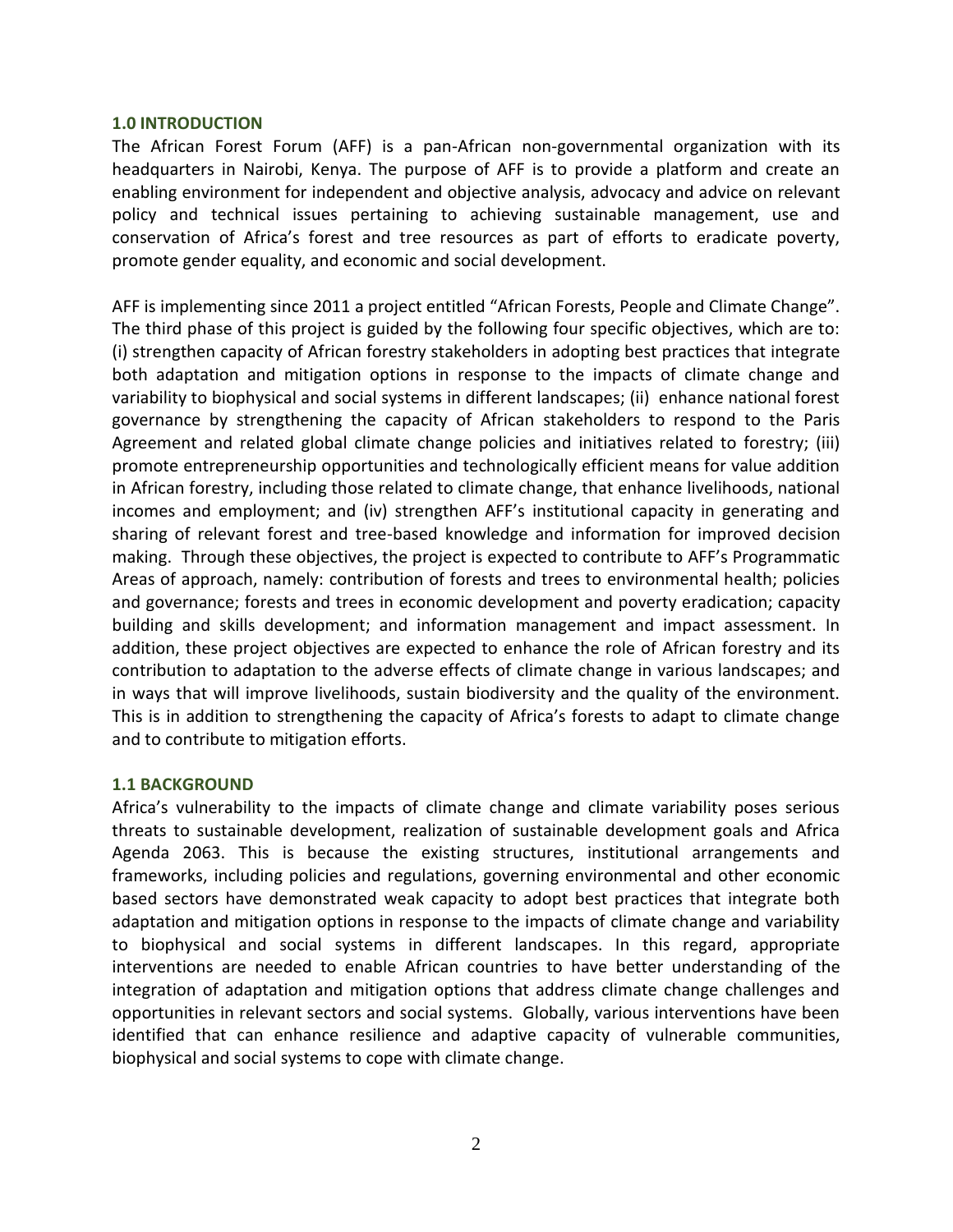For instance, ecosystem-based adaptation approaches are among the interventions recognized because of their multiple benefits such as conservation of ecosystems that are crucial to provision of important products and services to various sectors of the economy in most countries across the world. The ecosystem-based adaptation approach is also viewed to be cost effective and sustainable and generates a wide range of environmental, social, economic and cultural benefits.

At the global level, the role of forest and tree resources in climate change mitigation is appreciated and recognized through carbon sequestration. In this regard, various interventions have been spearheaded to enhance carbon sinks in different forest types. Some of these include, but not limited to, designing and implementation of reduction of emissions from deforestation and forest degradation (REDD+), clean development mechanisms (CDM), carbon markets and trade, among others. It has also been argued that the integration of mitigation and adaptation options in response to climate change generate multiple benefits to different ecosystems. For example, implementation of REDD+ has been documented to not only reduce emissions from deforestation and forest degradation, but also enhance conservation of biodiversity, sustainable management of forests and carbon stocks that contribute to adaptation goals. Therefore, a deliberate effort is required to identify best practices that integrate both adaptation and mitigation options which address impacts of climate change and variability; the aim being to improve their uptake among stakeholders in forestry.

There exists evidence that Sub-Saharan Africa is more vulnerable to climate change and variability, yet little is known and documented on the uptake of integrated forest and treebased mitigation and adaptation options in addressing climate change challenges and opportunities in different forest types, tree resources outside forests, and social systems. In this regard, mainstreaming forest and tree resources into adaptation and mitigation policies, plans and actions is very important if the benefits from climate change to forests and trees outside forests are to be realized.

## **1.2 RATIONALE AND PURPOSE OF THE WORK**

The African Forest Forum in its annual work plan 2019 on the "African Forests, People and Climate Change" project, is recruiting two (2) experts, one for francophone countries and the second for Anglophone and Lusophone African countries to undertake in-depth studies that could generate information to guide strengthening of the capacity of African forestry stakeholders to integrate adaptation and mitigation options (in response to climate change and variability) in different forests (rain forest, mountains, mangroves, woodland and savanna, and parklands of the Sahel), tree resources outside forests, and social systems. The studies are expected to generate knowledge that could also guide targeting forestry sector inputs into Nationally Determined Contributions (NDCs) in line with Article 6 of Paris Agreement.

## **1.3 SPECIFIC TASKS**

Within the context of the chosen forest types (rain forest, mangroves, woodland and savanna, parklands of the Sahel), the experts will;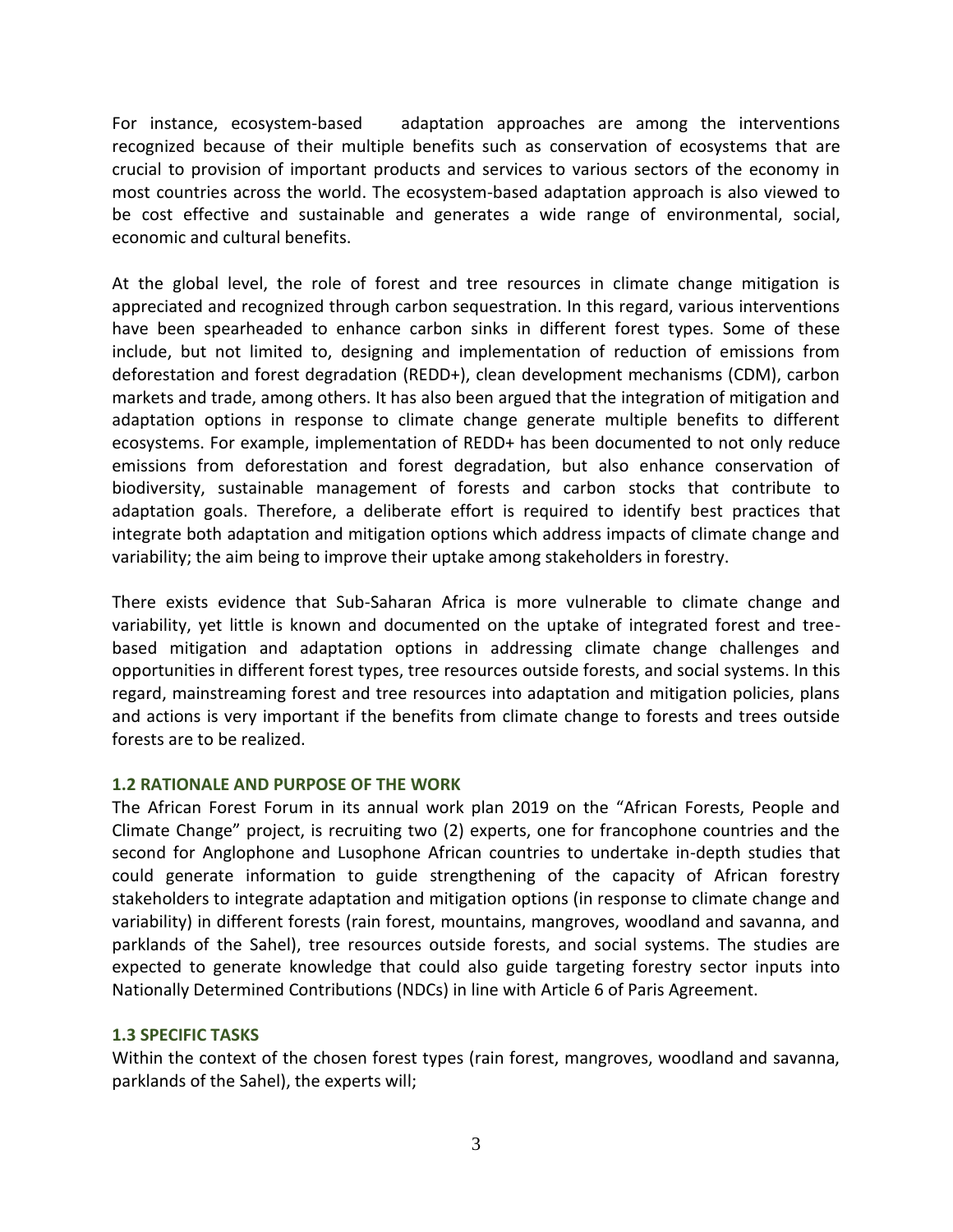- (i) Identify key stakeholders implementing promising forest-based adaptation and mitigation policies, strategies and actions;
- (ii) Identify key stakeholders implementing promising on farm tree-based adaptation and mitigation activities in areas around the chosen forest type through Agroforestry and other Farm-based Management of Natural resources (FMNR) approaches;
- (iii) Evaluate the determinants of choice of strategies in (i) and (ii), as well as levels of success in both (i) and (ii) above in addressing climate change and climate variability in the chosen forest and agroforest types;
- (iv) Evaluate the external environment, including policies, legislation, incentives, that have facilitated implementation of these promising adaptation and mitigation activities in selected forest types and other land use based on trees outside forests;
- (v) Develop a framework for integrating forest and tree-based adaptation and mitigation options in the chosen forest/agroforest types.

## **1.4 DELIVERABLES**

The experts will be expected to deliver the following at the end of the consultancy period:

- (i) About 40-page report on the task;
- (ii) At least one journal article to be published together with staff at Secretariat who will get involved in this work;
- (iii) A draft policy brief to be finalized together with the staff at Secretariat who will get involved in this work;
- (iv) A draft fact sheet to be finalised together with the staff at Secretariat who will get involved in this work;
- (v) A draft framework for activity (v) above.

## **2.0 MINIMUM QUALIFICATIONS AND SKILLS**

The interested applicant should meet the following minimum qualifications and skills:

- (i) Be a research scientist with proven knowledge and experience in forestry and climate change in Africa;
- (ii) Be knowledgeable on current and emerging issues in forestry, more specifically climate change;
- (iii) Have good and demonstrated experience in forest policy and management in Africa;
- (iv) Have good scientific writing skills and have at least written a book chapter and published peer reviewed journal papers;
- (v) Have a master's degree in any of the following areas: forestry, natural resources management, environmental issues, rural development, climate change, or any related area;
- (vi) A PhD will be an added advantage; and
- (vii) Have an excellent written and oral communication skills in English for Anglophone and French for francophone.

# **3.0 APPLICATION REQUIREMENTS**

The applicant shall submit the following:

i) Cover letter stating how the above qualifications and experience requirements are met.